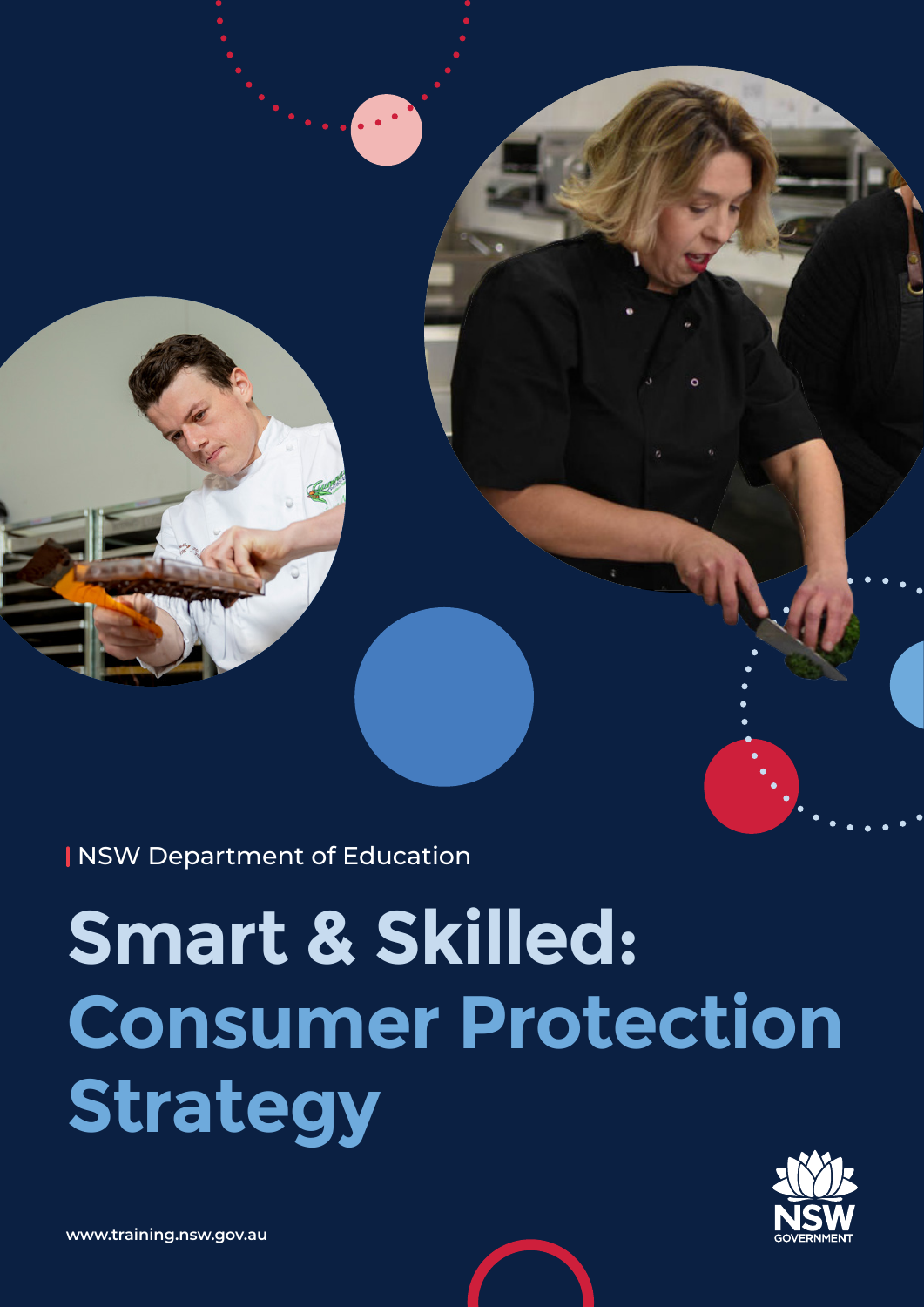## **About the strategy**

All Smart and Skilled students and potential students (consumers) have the right to expect that the training they receive is consistent with the national VET regulator's requirements (the Australian Skills Quality Authority) and the requirements of the Smart and Skilled contract.

#### The Consumer Protection Strategy:

- **•** defines the rights and obligations of students and consumers with respect to their training under Smart and Skilled
- **•** defines the consumer protection obligations of a training provider with a Smart and Skilled contract
- **•** explains the measures the NSW Department of Education (the Department) has implemented to protect the rights of students receiving training under Smart and Skilled
- **•** describes Smart and Skilled's complaints handling and dispute resolution process
- **•** lists other agencies that may assist in the complaints handling process.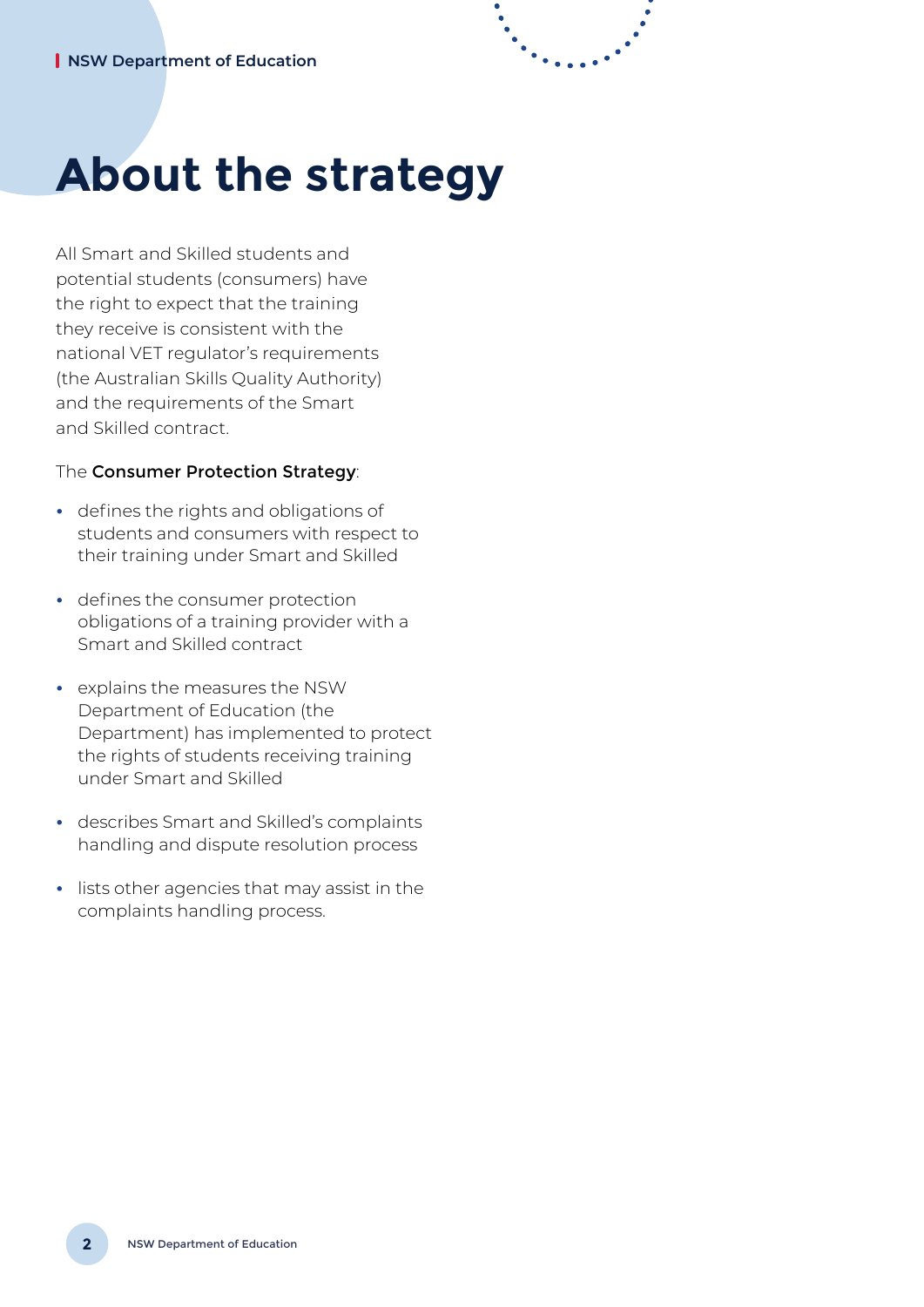

## **Rights and obligations**

The Consumer Protection Strategy is based on a set of principles regarding the rights and obligations of consumers and the obligations of Smart and Skilled training providers to protect the rights of consumers.

### Consumer rights and obligations

#### A Consumer has a right to:

- **•** expect that the education and training they receive will be of a quality consistent with the national VET regulator's requirements (the Australian Skills Quality Authority) and the requirements of the Smart and Skilled contract (available on **[www.training.nsw.gov.au](http://www.training.nsw.gov.au)**)
- **•** be informed about personal information that is collected about them and the right to review and correct that information
- **•** have access to a training provider's consumer protection complaints system.

A consumer has obligations that include but are not limited to:

- **•** providing accurate information to their training provider
- **•** behaving in a responsible and ethical manner.

## Training Provider obligations

A Smart and Skilled training provider has obligations that include but are not limited to:

- **•** providing the training and support necessary to allow a consumer to achieve competency
- **•** providing a quality training and assessment experience for all consumers
- **•** ensuring their organisation, staff and agents meet public expectations of ethical behaviour at all times
- **•** conducting marketing activities with integrity, accuracy and transparency and without financial incentives or other inducements to consumers
- **•** ensuring prospective consumers are properly informed about their subsidised training entitlements, their fees and their responsibilities and obligations
- **•** providing a clear and accessible feedback and consumer protection system including an identified consumer protection officer
- **•** maintaining procedures for protecting a consumer's personal information.

Smart & Skilled: Consumer Protection Strategy [www.training.nsw.gov.au](http://www.training.nsw.gov.au) **3**

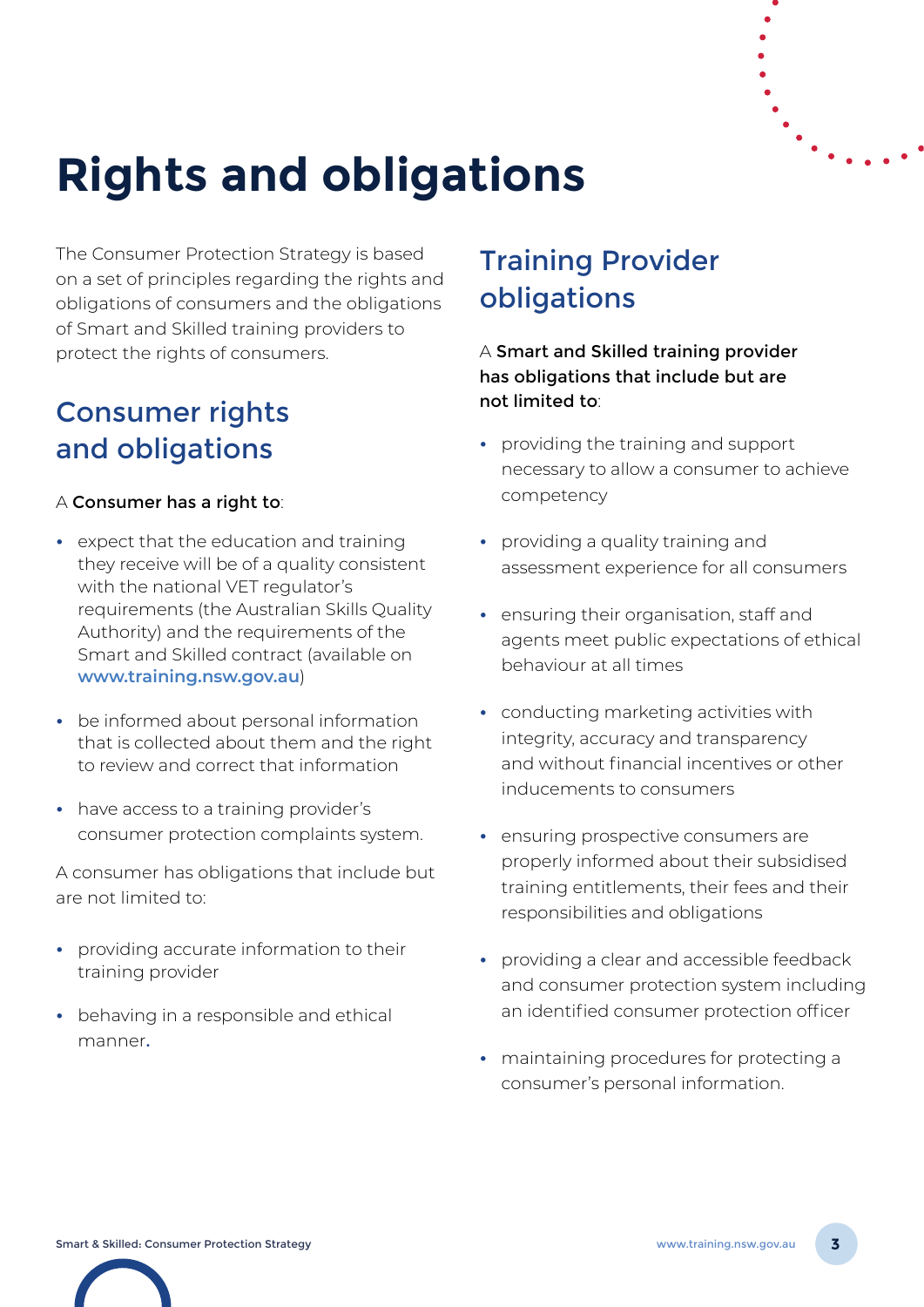## **Training provider responsibilities**

A Smart and Skilled training provider must implement a consumer protection and complaints handling system in line with the Australian Skills Quality Authority's requirements (available on **[www.asqa.gov.au](http://www.asqa.gov.au)**), the NSW Quality Framework and the Smart and Skilled contract.

#### The Smart and Skilled contract (available on **[www.training.nsw.gov.au](http://www.training.nsw.gov.au)**) requires a training provider to:

- **•** have established, documented and accessible consumer feedback and complaints handling policies and procedures
- **•** identify a dedicated consumer protection officer and list their contact details
- **•** provide consumers with details of the pathways for resolving or escalating complaints.

A Smart and Skilled training provider is also required to include the Smart and Skilled website details and **1300 772 104** on all public information, enrolment forms and student induction material so that all consumers are aware of their rights and options for making a complaint or providing feedback about their training.

A Smart and Skilled training provider will also be expected to obtain a signed declaration from each student to confirm receipt of this information.

## Training Provider obligations

The following publications are available on **[www.training.nsw.gov.au](http://www.training.nsw.gov.au)**:

#### **•** Smart and Skilled NSW Quality Framework

Includes measures to ensure consumers are well informed of their rights and given a clear avenue for complaint.

#### **•** Smart and Skilled Contract Terms and Conditions

Outlines the consumer protection measures required of Smart and Skilled training providers.

#### **•** Smart and Skilled Operating Guidelines

Provides further directions for Smart and skilled training providers to ensure they implement measures to protect consumer rights..

**4**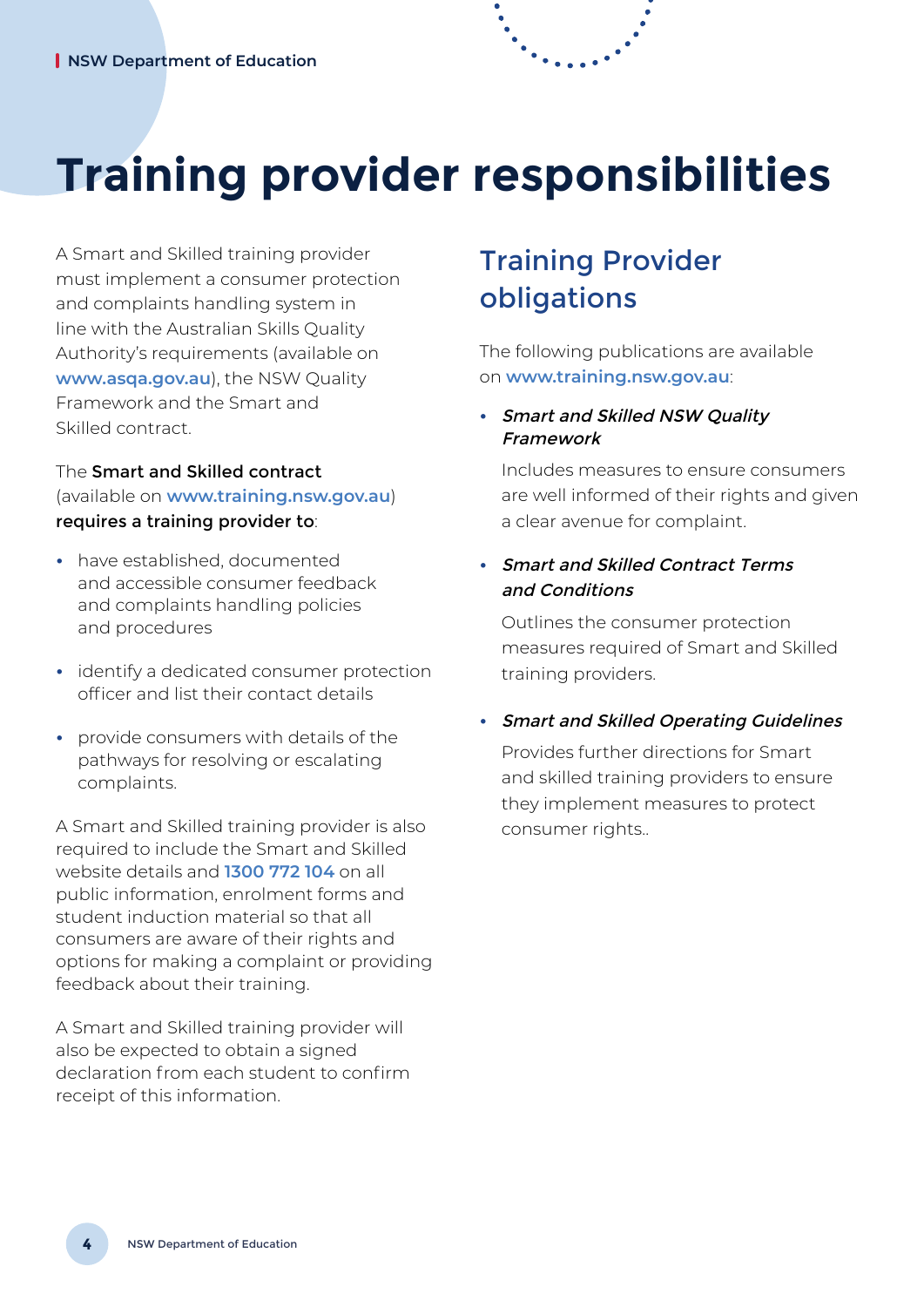## **Consumer protection measures**

The Department, through Training Services NSW, will assist with complaints relating to training under Smart and Skilled. For complaints outside the scope of Smart and Skilled, Training Services NSW will direct a consumer to the relevant agency.

Smart and Skilled's consumer protection measures give a consumer a central place to seek assistance with a complaint relating to a Smart and Skilled training provider.

The measures include:

- **•** provide information and advice on consumer rights
- **•** facilitate discussions between the consumer and their training provider with a view to resolving complaints
- **•** provide suggestions to parties about referrals to other government agencies.

Training Services NSW administers these measures.

### Information and advice for consumers

The Smart and Skilled website (see **[www.smartandskilled.nsw.gov.au](http://www.smartandskilled.nsw.gov.au)**) provides information on:

- **•** consumer protection
- **•** training provider obligations, minimum standards and grievance procedures
- **•** the escalation of complaints and Smart and Skilled's dispute resolution process

And also includes a link to an online form for making an enquiry or complaint, or giving feedback.

Smart & Skilled: Consumer Protection Strategy [www.training.nsw.gov.au](http://www.training.nsw.gov.au) **5**

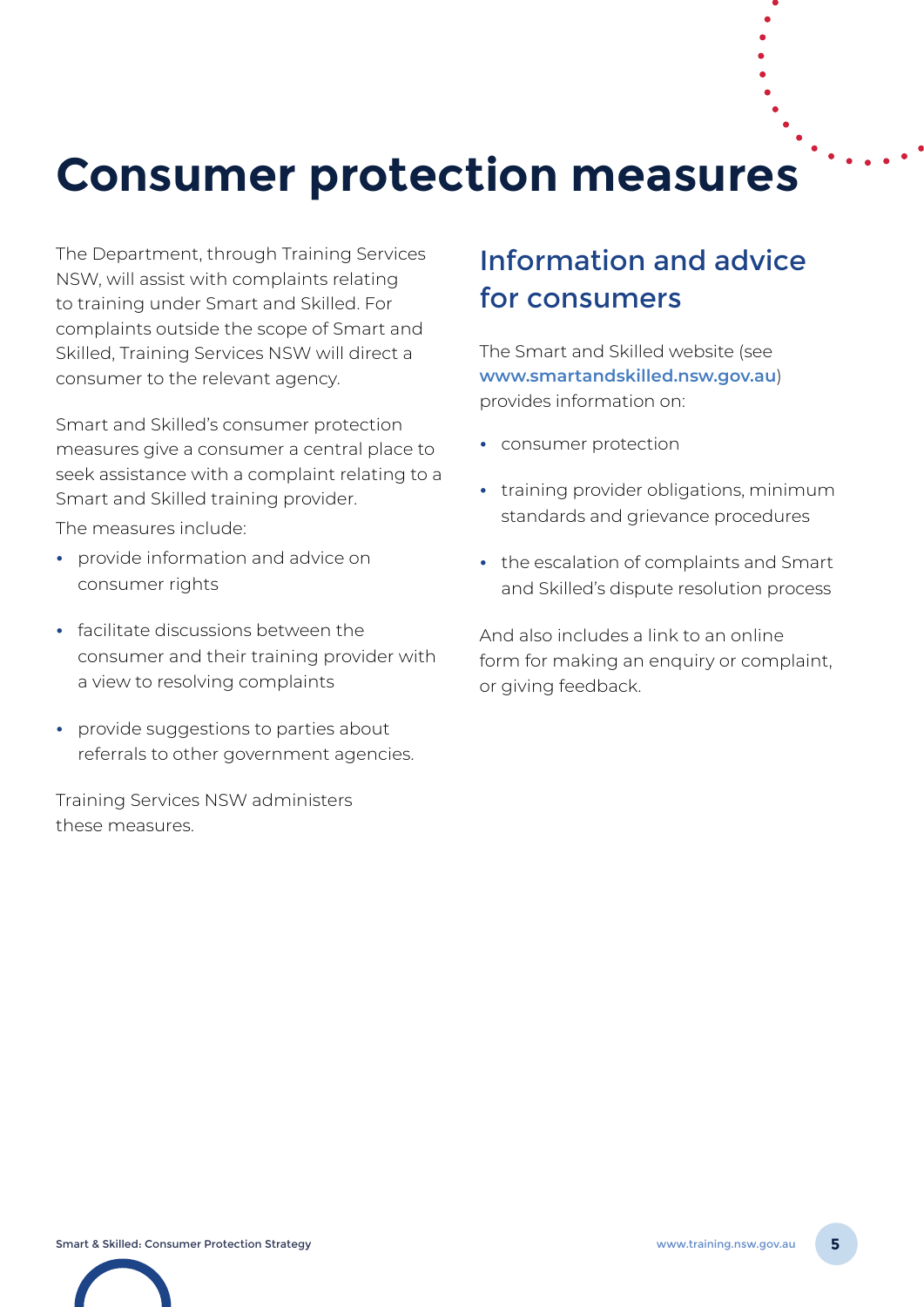## **Consumer protection measures**

### The complaints process

#### **Step 1: Consumer discusses complaint with training provider**

A consumer must first make their complaint to their training provider. This is their first port of call for all complaints.

Where Training Services NSW receives a complaint, we will ask the consumer if they have complained to their training provider and if their training provider responded.

#### **Step 2: Consumer contacts Training Services NSW**

If a consumer cannot resolve their complaint with their training provider then they contact Training Services NSW by:

- **•** applying online (**[www.training.nsw.gov.](http://www.training.nsw.gov.au/ build/online_forms/general_enquiry_form.html) [au/ build/online\\_forms/general\\_enquiry\\_](http://www.training.nsw.gov.au/ build/online_forms/general_enquiry_form.html) [form.htm](http://www.training.nsw.gov.au/ build/online_forms/general_enquiry_form.html)l**)
- **•** phone on **1300 772 104**
- **•** in person at a Training Services NSW regional office (see **[http://www.training.nsw.](http://www.training.nsw.gov.au/ about_us/sts_contacts.html) [gov.au/ about\\_us/sts\\_contacts.html](http://www.training.nsw.gov.au/ about_us/sts_contacts.html)**)

#### **Step 3: Training Services NSW offers dispute assistance**

Training Services NSW will ask a consumer a series of questions to understand their complaint.

A Training Services NSW officer will investigate the complaint and will attempt to resolve the matter through information and mediation. They may also provide the consumer with options about which other government agencies may be able to assist with their complaint.

The officer will contact the consumer's training provider and the consumer to help them to resolve the matter. They will try to get each party to understand and respect each other's different points of view, negotiate differences and discuss possible solutions. These discussions and communications may take place through letters, emails, telephone conferences, video conferences or in-person meetings. The officer will decide what is most appropriate.

A resolution of any complaint or dispute is not guaranteed. The officer will inform the consumer and provider when they believe Training Services NSW has done all it can to assist the parties. Then it is up to the parties to seek a more formal process to resolve their dispute.